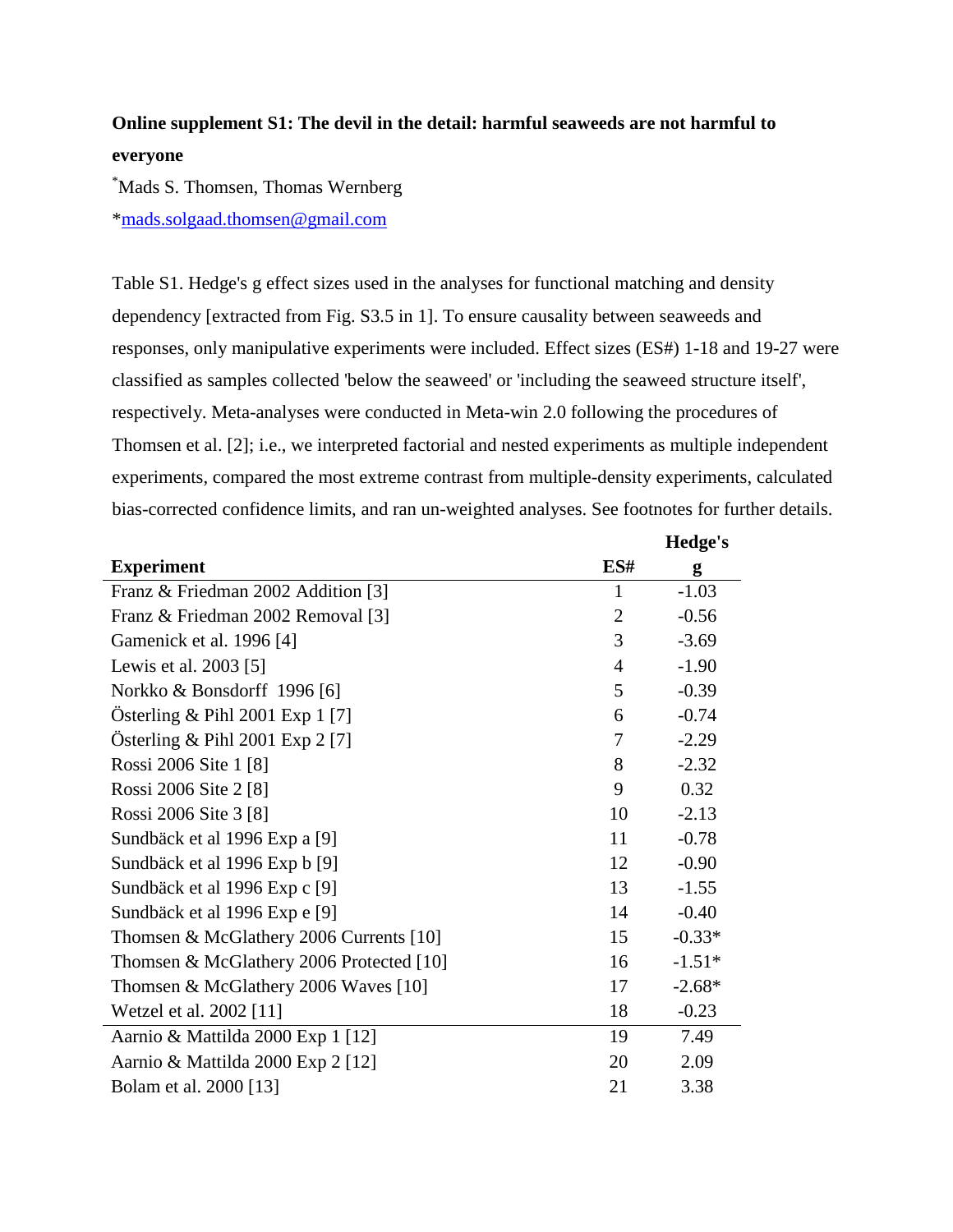| Bolam & Fernandez 2002 [14]          | 22 | 4.49    |
|--------------------------------------|----|---------|
| Deegan et al $2002$ [15] Max         | 23 | $1.40*$ |
| Holmquist 1997 [16]                  | 24 | 10.10   |
| Thomsen 2010 Deep Max [17]           | 25 | $1.60*$ |
| Thomsen 2010 Shallow <b>Max</b> [17] | 26 | $0.61*$ |
| Thomsen et al. 12 $Max [18]$         | 27 | $2.44*$ |

## **Footnotes**

- 1. Hedge's g effect sizes marked with \* varied slightly from Lyons et al 2014 because we used slightly different data pooling procedures (see below for details).
- 2. Experiments marked '**Max**' included multiple seaweed-densities (and reported standard errors) and were used to test the density hypothesis. These experiments reported the following percent difference in invertebrate abundances between low vs. high seaweed treatments: (1) Deegan et al. 2002 **Max** = 213% (extracted from their Fig. 3, Ambient = 7.52, High = 16.07), (2) Thomsen 2010 Deep **Max** = 189% (from Fig. 1a, Low = 18.9, High = 35.9), Thomsen 2010 Shallow **Max**  $= 165\%$  (from Fig. 1a, Low  $= 20.8$ , High  $= 34.6$ ), and Thomsen et al. 2012 **Max**  $= 138\%$  (from Fig. 3a, Low = 6533, High = 9026) (cf. footnotes  $\#23$  and  $\#25-27$  below for details).
- 3. We excluded two experimental studies included in Lyon et al. 2014 Fig. S3.5; Lavery et al. 1999 and Cummins et al. 2004. Lavery et al. 1999 was excluded because *more* (not less) seaweed were quantified *in the seaweed-removal treatments* compared to the controls at the final sampling event (Fig. 2; Recovery Treatment) making interpretations of habitat-associated effects problematic. This experiment provided qualitative support for the functional-matching hypothesis because high epifaunal densities were reported in the presence of seaweed mats (After' treatment) as concluded in the study ("the trend in epifaunal density mirrored the trends in macrophyte biomass"). Cummins et al. 2004 was excluded because this study, in contrast to the other analyzed studies, did not report impact on community abundances, but instead reported impact on 9 specific species. Summing abundances of these 9 species showed more invertebrates in the seaweed addition treatments than the controls (Cummins et al 2004, Fig. 4), providing additional support to the functional matching hypothesis (largely caused by strong facilitation of the gastropod *Potamopyrgus antipodarum*).
- 4. ES#1-2. Effects were reported on an infaunal copepod community. The addition experiment included a density tests with two addition levels - but we could not identify standard errors on any impacts and could therefore not re-calculate effect sizes. Seaweed-associated copepods were also sampled (separately) providing additional qualitative support to both the functional matching and density-dependency hypotheses (e.g. Fig. 4D show increasing abundances of specific copepod species at increasing seaweed levels).
- 5. ES#3. Fauna was quantified from sediment cores. We also note that (i) *Fucus* normally is considered a slow-growing canopy-former that provide habitat for a rich flora and fauna, (ii) that this particular decomposing mat was created by special hydrodynamic conditions, and (iii) that none of the abundant fauna normally associated with *Fucus* (isopods, snails, amphipods) were reported (supporting our classification that only infauna was sampled).
- 6. ES#4. Infauna was sampled using a 10 cm diameter core.
- 7. ES#5. Fauna was quantified as changes in zoobenthic community structure under the seaweed. It was explicitly stated that seaweed mats were removed prior to sampling.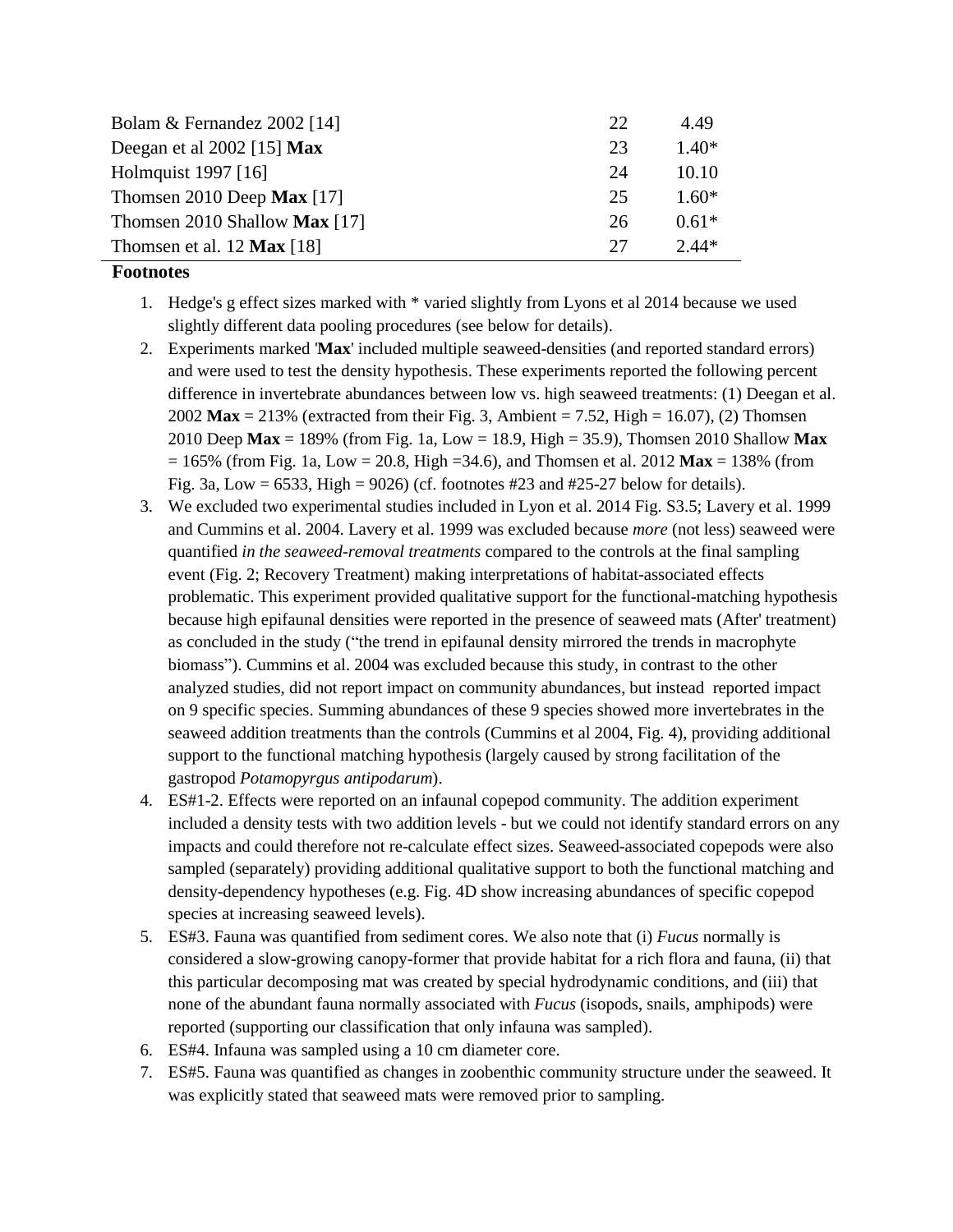- 8. ES#6-7. Effects were reported on nematode communities on sediment core samples  $(0.01 \text{ m}^2)$ taken under each net-bag (net-bag contained seaweeds). Furthermore it was stated that "meiofauna was extracted from the sediment"
- 9. ES#8-10. These effect sizes represent a decomposition impact experiment, i.e. it was the only experiment that tested for impact of buried dead seaweed. Only infauna was sampled (e.g., it was stated that "*Ulva* was buried in the sediment", "freezing could ensure that *Ulva* was dead", and "cores of sediment was taken").
- 10. ES#11-14. Meiofaunal communities were sampled from cores. Furthermore in Exp a, the seaweed was physically separated from the sediment by a PVC tube, whereas in Exp b-d, green seaweeds were kept afloat by bubbling (i.e. the seaweed was separated from the sediment).
- 11. ES#15-17. Effects were reported on sessile species recruiting onto settlement plates beneath (not including) the seaweeds. Lyons et al. 2014 reported a single effect size (-0.76) that was in the same direction as the three independent effect sizes we here report from this  $(2\times3$  factorial) experiment.
- 12. ES#18. Quantitative sampling of meiofauna was extracted from the sediment. Samples were taken separately from the seaweed mat, but abundances of these seaweed-associated meiofauna were not quantified.
- 13. ES#19-20. Seaweed-associated animals were probably sampled because Aarni & Mattilda stated that "all animals in the algae was counted", noting that "*Hydrobia* moved into alga".
- 14. ES#21. It is less clear if seaweed-associated animals were sampled in this experiment, but Bolam et al. conclude that "epibenthic gammarids increased" (if only in-fauna was sampled this could not have been concluded). Still, if we re-classified this particular effect size, only the magnitude, not direction or significance, changed [re-tests; below-seaweed fauna  $= -1.04$ , Df.  $= 18,95\%$ 95% CL = -1.59 to -0.29 vs. fauna included in seaweeds = 3.77, Df = 7, 95% CL = 1.99 to 6.35].
- 15. ES#22. Seaweed-associated fauna were sampled because it was impossible to sample the sediments without the seaweed ("the fine filaments of *V. subsimplx* are found in close association with the sediment and so could not be removed when sampling the macrofauna").
- 16. ES#23. Effects was reported on macro-epifauna (no infauna was sampled in this study). We quantified effects by comparing the highest ('High' = addition treatment) vs. the lowest seaweed density ('Low' = removals) to document a positive effect of seaweeds (Fig. 3, top-right plot). This effect size differed in direction to Lyons et al. (-0.27). We also note that the medium seaweed levels ('controls' = ambient levels) contained more epifauna than the lowest seaweed levels, thereby also documenting a positive effect of seaweeds.
- 17. ES#24. Holmquist 1997 stated that "animals associated with both seagrass and algae were sampled".
- 18. ES#25-26. Thomsen 2010 stated that "algae, seagrass and macro-invertebrates above the sediment surface (i.e. not including the infauna) were collected". Lyons et al. 2014 reported a single effect size (0.72) from this factorial density-experiment, but in the same direction (positive effects). We calculated effect sizes by comparing the highest ('High') vs. the lowest seaweed density ('Control'), for each Depth-experiment.
- 19. ES#27. Effects were reported on "seagrass associated" fauna and was discussed in a densitydependency context for fauna that mainly inhabited the seaweed, the seagrass, the sediment surface, or the sediment, respectively. We calculated effect sizes by comparing the highest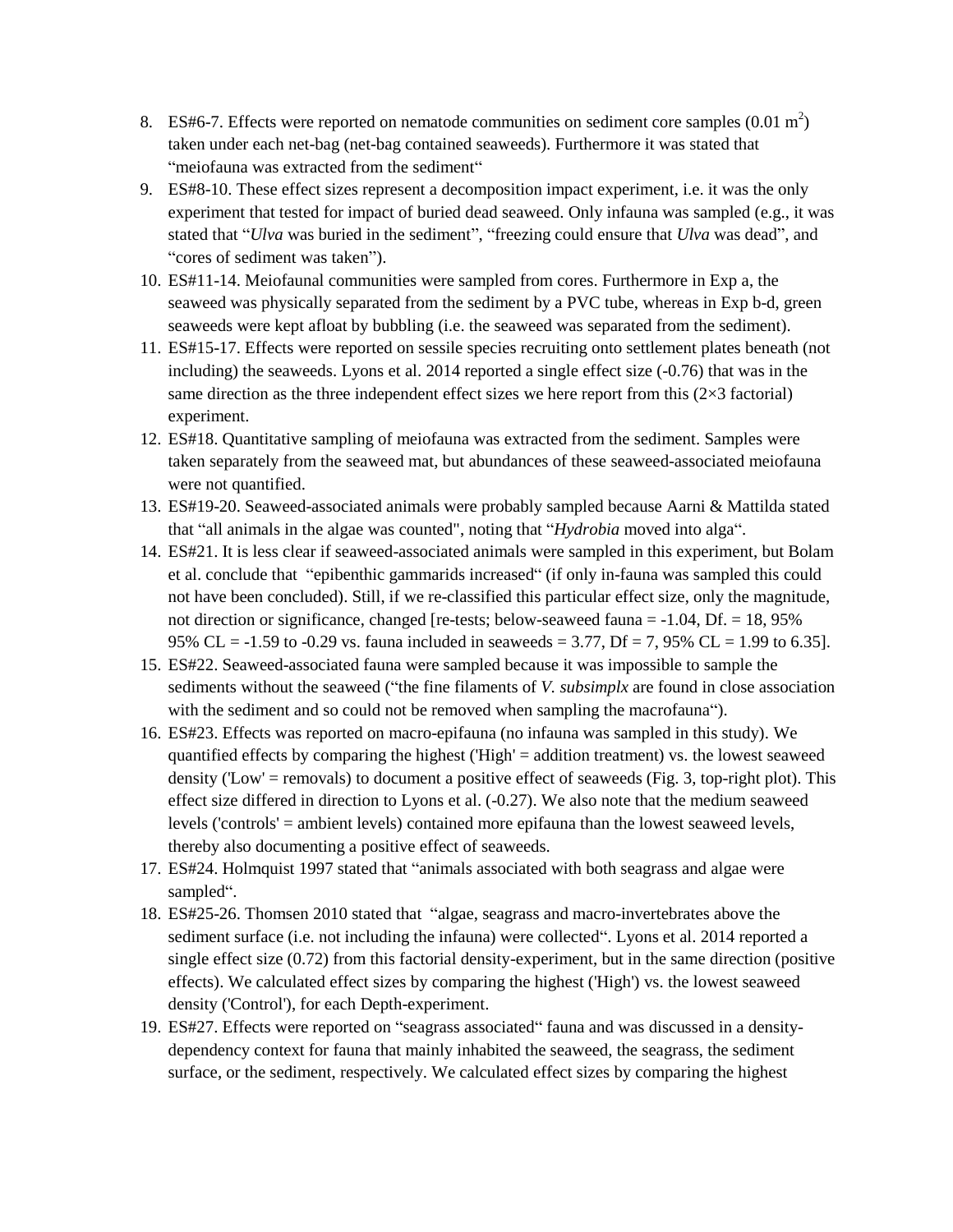('High') vs. the lowest seaweed density ('Control') (Lyons et al.'s 2014 single reported effect size was very similar;  $= 2.2$ ).

## **References**

- 1. Lyons, D.A., et al., *Macroalgal blooms alter community structure and primary productivity in marine ecosystems.* Global Change Biology, 2014. **20**(9): p. 2712-2724.
- 2. Thomsen, M.S., et al., *Impacts of marine invaders on biodiversity depend on trophic position and functional similarity.* Marine Ecology Progress Series, 2014. **495**: p. 39-47.
- 3. Franz, D.R. and I. Friedman, *Effects of a macroalgal mat (Ulva lactuca) on estuarine sand flat copepods: an experimental study.* Journal of Experimental Marine Biology and Ecology, 2002. **271**: p. 209-226.
- 4. Gamenick, I., et al., *Hypoxia and sulphide as structuring factors in a macrozoobenthic community on the Baltic Sea shore: colonisation studies and tolerance experiments.* Marine ecology progress series, 1996. **14**(1): p. 73-85.
- 5. Lewis, L.J., J. Davenport, and T.C. Kelly, *Responses of benthic invertebrates and their avian predators to the experimental removal of macroalgal mats.* Journal of the Marine Biological Association of the UK, 2003. **83**(01): p. 31-36.
- 6. Norkko, A. and E. Bonsdorff, *Rapid zoobenthic community responses to accumulations of drifting algae.* Marine Ecology Progress Series, 1996. **131**(1-3): p. 143-157.
- 7. Osterling, M. and L. Pihl, *Effects of filamentous green algal mats on benthic macrofaunal functional feeding groups.* Journal of Experimental Marine Biology and Ecology, 2001. **263**: p. 159-183.
- 8. Rossi, F., *Small-scale burial of macroalgal detritus in marine sediments: Effects of Ulva spp. on the spatial distribution of macrofauna assemblages.* Journal of Experimental Marine Biology and Ecology, 2006. **332**(1): p. 84-95.
- 9. Sundbäck, K., et al., *Response of benthic microbial mats to drifting green algal mats.* Aquatic Microbial Ecology, 1996. **10**: p. 195–208.
- 10. Thomsen, M.S. and K. McGlathery, *Effects of accumulations of sediments and drift algae on recruitment of sessile organisms associated with oyster reefs.* Journal of Experimental Marine Biology and Ecology, 2006. **328**(1): p. 22-34.
- 11. Wetzel, M., A. Weber, and O. Giere, *Re-colonization of anoxic/sulfidic sediments by marine nematodes after experimental removal of macroalgal cover.* Marine Biology, 2002. **141**(4): p. 679-689.
- 12. Aarnio, K. and J. Mattila, *Predation by juvenile Platichthys flesus (L.) on shelled prey species in a bare sand and a drift algae habitat*, in *Island, Ocean and Deep-Sea Biology*. 2000, Springer. p. 347-355.
- 13. Bolam, S.G., et al., *Effects of macroalgal mats on intertidal sandflats: an experimental study.* Journal of Experimental Marine Biology and Ecology, 2000. **249**(1): p. 123-137.
- 14. Bolam, S. and T. Fernandes, *The effects of macroalgal cover on the spatial distribution of macrobenthic invertebrates: the effect of macroalgal morphology.* Hydrobiologia, 2002. **475/476**: p. 437-448.
- 15. Deegan, L.A., et al., *Nitrogen loading alters seagrass ecosytem structure and support of higher trophic levels.* Aquatic Conservation: Marine and Freshwater Ecosystems, 2002. **12**: p. 193-212.